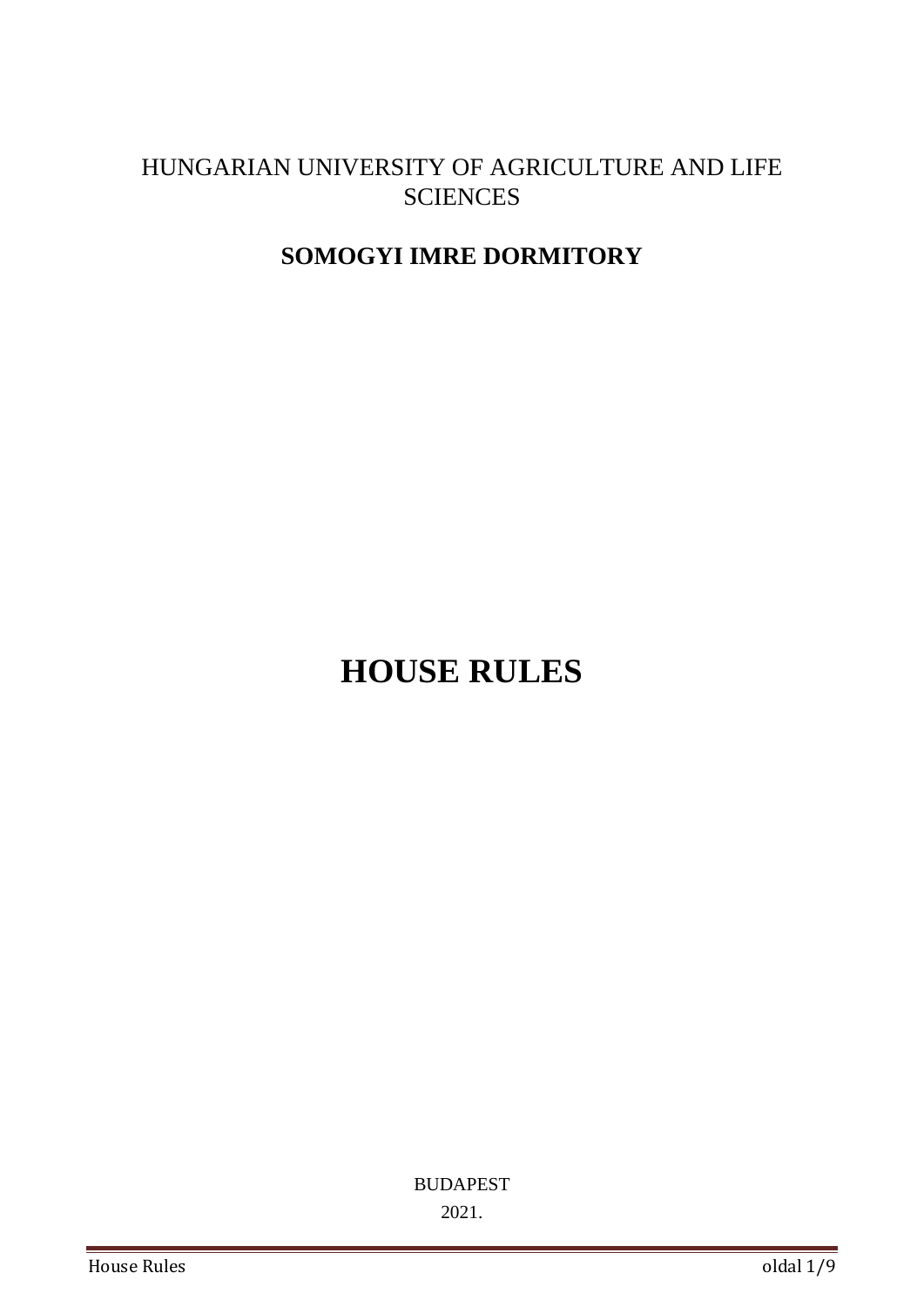### **I. General Provision**

1.§

1) The House Rules (hereinafter: House Rules) of the Mate Budai Campus Somogyi Imre Dormitory (hereinafter: Dormitory) scope extends to the Dormitory building, compliance is mandatory for all Dormitory Occupants (hereinafter: Occupants) and for all person who is in the building.

- 2) It is basic requirement for Dormitory Occupants to retain the Rules of living together, and their behavior should not offend the community.
- 3) The Dormitory admission, the removal during student year and the room schedule will be based on decision taken by the provisions of the Dormitory Regulations. The Dormitory Administrator will prepare the room schedule taking into account all request of the Occupants.
- 4) The Dormitory Occupants must conclude the Dormitory contract before moving in, in which the Occupant agrees to keep and follow all House Rules and regulations, fulfil its obligations and complies with fire safety regulations. The breach of the contract is a disclipinary offence.
- 5) The Dormitory Occupants must comply with the "Moving-In" Procedure.
- 6) All Dormitory Occupants are obliged to move into the designated room.
- 7) The Student Representative can authorize the room exchange, after the Occupants complete the Room Exchange Application Form.
- 8) At end of the school year, but latest 30th of June (if there is no other provision) the Dormitory Occupants must leave the Dormitory. To derogate from this must be authorized by the Head of Dormitory (with special permission).
- 9) The Dormitory Occupants can request to stay in the designated Dormitory, during summer holiday. The application must conclude latest 5th of June and handed to the Dormitory representative.
- 10) After the Dormitory application has been accepted for Summer Holiday staying, the Occupants must move into the designated Dormitory, offered by the Head of Dormitory, and the Occupants must sign the Dormitory Summer Contract, whereby the Occupants undertake to comply with House Rules and pay the fee.

#### **II. Policy for rooms and common areas**

2. §

- 1) In the Dormitory rooms you must follow the next rules:
	- a) At the time, the Occupant move into the Dormitory, must sign the Room Accesories List, with that take full financial responsibility for the swipe card, room key, door key, kitchen locker key and all accesories.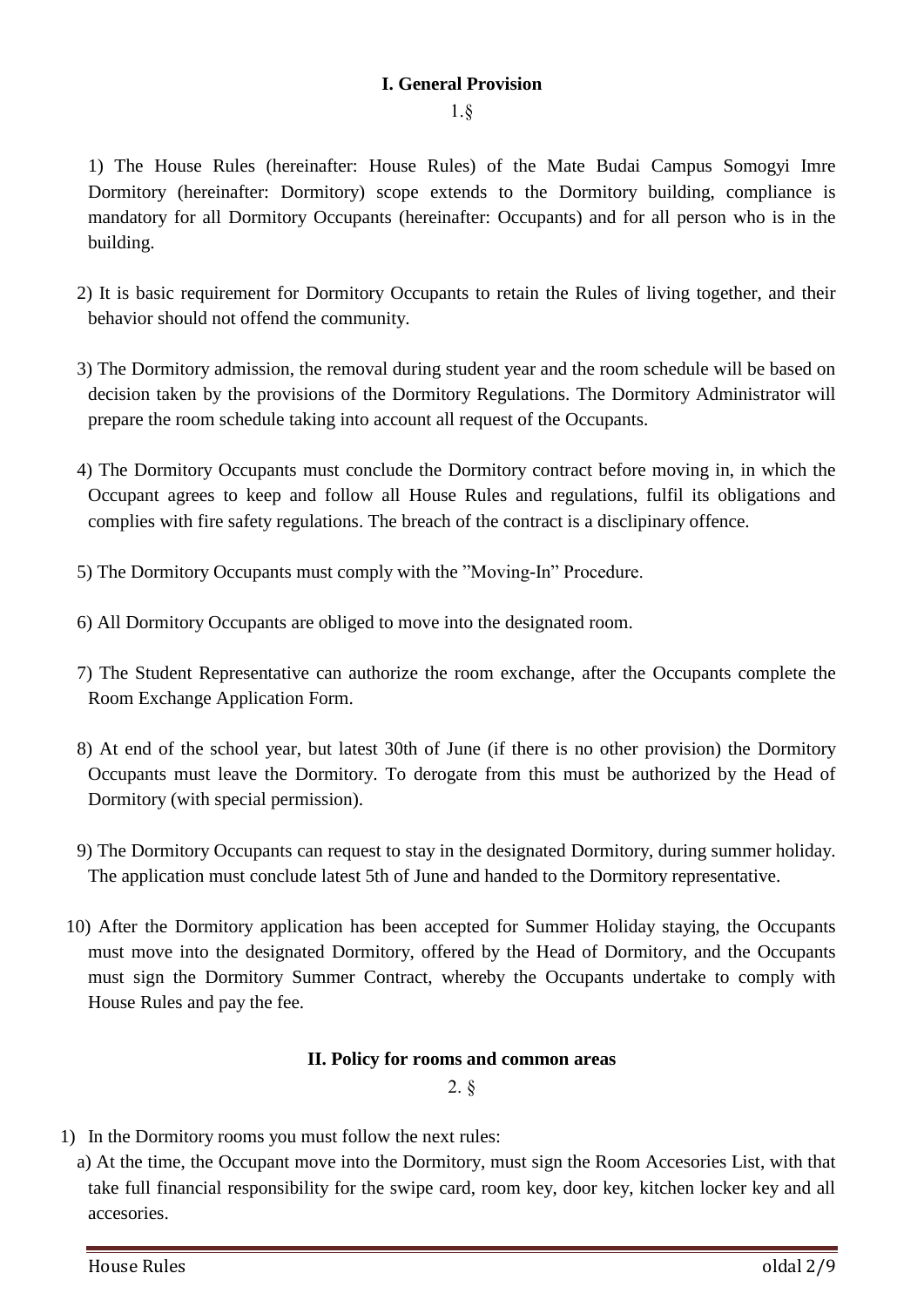- b) At the time the Occupant move out, they must rearrange the room furnitures, clean the room defrost the fridge, throw away the trash and hand over the room to the designated person. Failure to complete any of mentioned above, the Occupant must pay extra fees. The Occupant must hand back the swipe card, room key, kitchen locker key to the receptionist.
- c) It is duty of the Dormitory Occupant to clean the room. They must keep tidy their room with cleaning tools which will provided to them. They must throw away the trash regularly into the designated trash area.
- d) It is prohibited to keep empty bottles and trash in the rooms and common areas! It is forbidden to throw room rubbish in the kitchen!
- e) The Occupant can be charged addiditonal expenses or fines as a result of failure to clean the room.
- f) For security reasons, the last person leaving the room, must ensure that all windows and doors are locked.The Dormitory and its Operator do not undertake any responsibility for the personal belongings left in the room.
- g) Policy in the kitchen and the Fire Safety procedures are obligatory for all Occupants. After using the kitchen, Occupant must clean the cooker, the sink and the kitchen worktops before leaving.
- h) Washing dishes can only be done in the kitchen, and it is forbidden in the room. Any dishes left behind in the kitchen, can be thrown away next day by the cleaners.
- i) It is forbidden to store any objects in hallway or common areas (eg. shoes, doormat, trash etc.)
- j) Ironing is only allowed in the designated area reffering to Fire Safety Rules.

k) It is not allowed to take out any belongings of the Dormitory without permission. It is also forbidden to take out objects and furnitures from common areas to your room.

l) You must leave all belongings of your original room if there is a room exchange.

- m) It is strickly forbidden to use own heat-generating applicances in the Dormitory rooms due to the usual contact protection status.
- n) It is forbidden to cover or intentionally damage the fire alarm system, this result with immediate termination of the contract. There is an extra charge for any damage caused by the Occupant.
- o) The condition of the rooms must be preserved. Any damage caused by the Occupant must be compensated (drawing on walls, or hanging picture, posters on the wall etc.).
- p) All rooms will be checked by the designated Dormitory coordinator once a month (if necessary every 2 weeks). During inspection if the Dormitory coordinator find an outrageosly messy room, they must impose a specific penalty (based on1 st of Annex).

It is forbidden to perform a room check, without the Occupant's presence.

q) If the Dormitory coordinator experience breach in the House Rules, (eg. too noisy, smell of tobacco etc.) inside Dormitory, they may ask to open room door and the Occupant must open it. If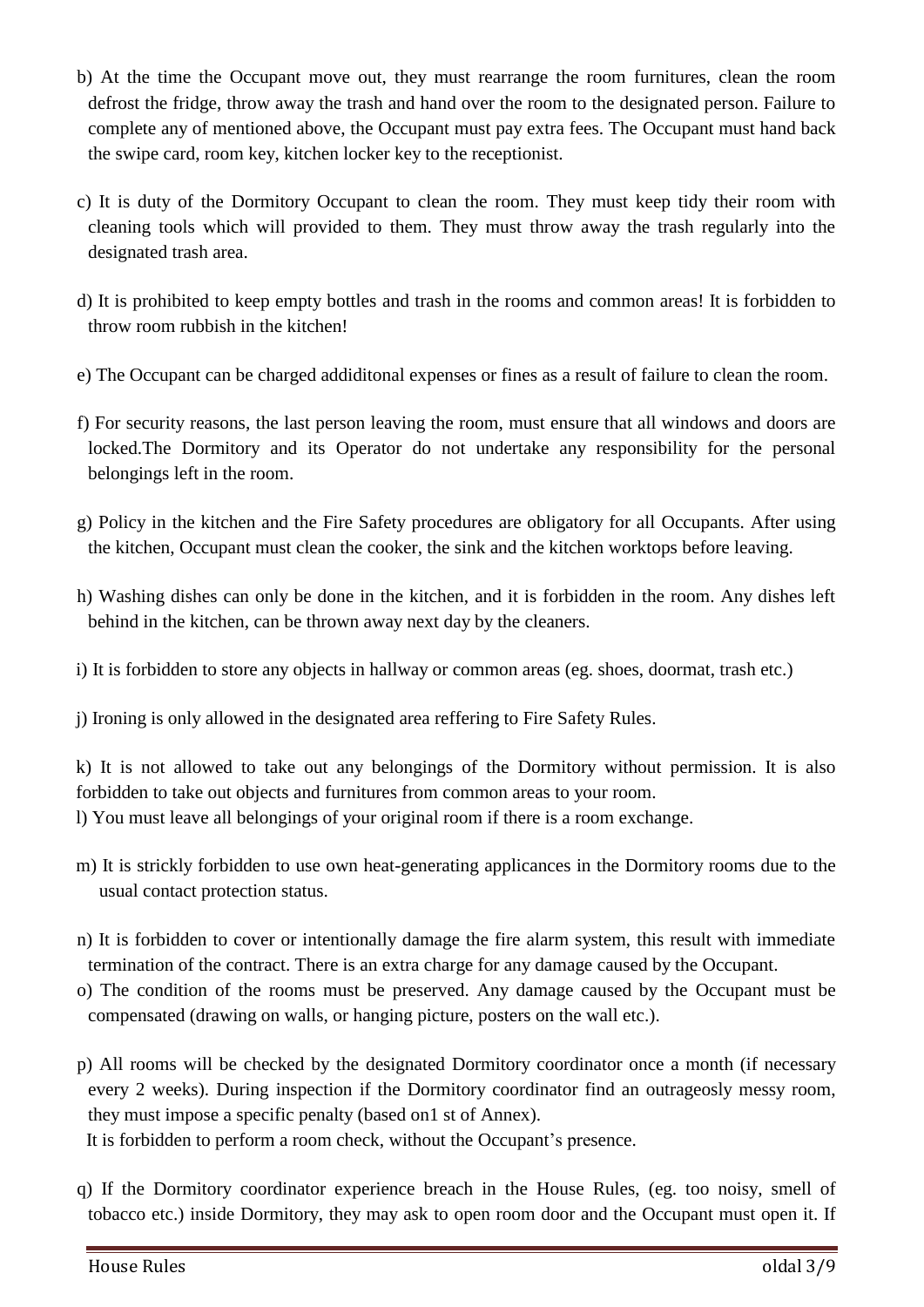the Occupant does not follow the instruction of the coordinator, penal sanction comes into effect (1 st of Annex).

- r) If the Dormitory coordinator experience breach in the House Rules, (eg. too noisy, loud music etc.) outside the Dormitory, they may ask to end to the disorder. If the Occupant does not follow the instruction of the coordinator, penal sanction comes into effect (1 st of Annex).
- s) Occupants are financially responsible for intended use of the Dormitory premises, and equipments. Any damage occur either intentionally or negligently will be sanctioned. If the Occupants are not willing to pay the value of the damage then compensation procedure must be carried out referring the MATE SZMSZ III/6 Disclipinary and Compensation Regulation. Within 10 days of the proceedings the polluter is liable to pay the damage.
- t) There is an interest and duty of the Occupants to report immediately if they notice any damage in the Dormitory. The report need to be send on [somkoll@uni-mate.hu.](mailto:somkoll@uni-mate.hu) The reported damage must be fixed same day or latest the next working day by Dormitory Technican. The Occupants should be present during repair time, or all valuables need to be lock. If the repairing does not take place in a short period of time, the Occupant must report to the Dormitory Coordinator.
- u) Under special circumstances, emergency situations, threat to life or physical integrity, the designated person of the Dormitory is allowed to enter the Occupant's room without notice. The Occupants must be informed of entry on written record which is placed on the wall.
- v) In addition to the above, the representative operator of the building have a right to enter to Occupant room, at any time, to maintain and check the heating system, electrical equipment, insect and pest controll or other maintanence reason.
- w) The Occupants need to adapt to cleaning and maintenance work.
- 2) Rules of the Club room:

It is duty for all users to maintain the order and cleanliness of the room.

Before acces to the club you must apply on the registration form, which applies to a given month. The Occupant can only sign up once a month.

The Dormitory Occupant can use the club area without registration, only if there are no previous booking. The Occupant need to pick up the key at reception before usage. The receptionist register the key collection time, the name, and room number, and notify the designated person who will hand over the room.

The Occupant must hand back the room to the designated person after usage, no later than, the next day at 12 noon of the pick up date, who will check and record any definciencies.

After all this, you need to hand the key back to the receptionist, who will register the time.

The handover must be between 9am to 3pm on working day.

The room can be used by up to 16 people until 2am. The list of participants must be collected by the person who asked the room and hand to the receptionist. It is not allowed to disturb other Occupants with loud noises or speakers.

The Occupant (who signed for the key) has to take full responsibility for the room. If any damage occur in the room, the Occupant who registered last is responsible for it.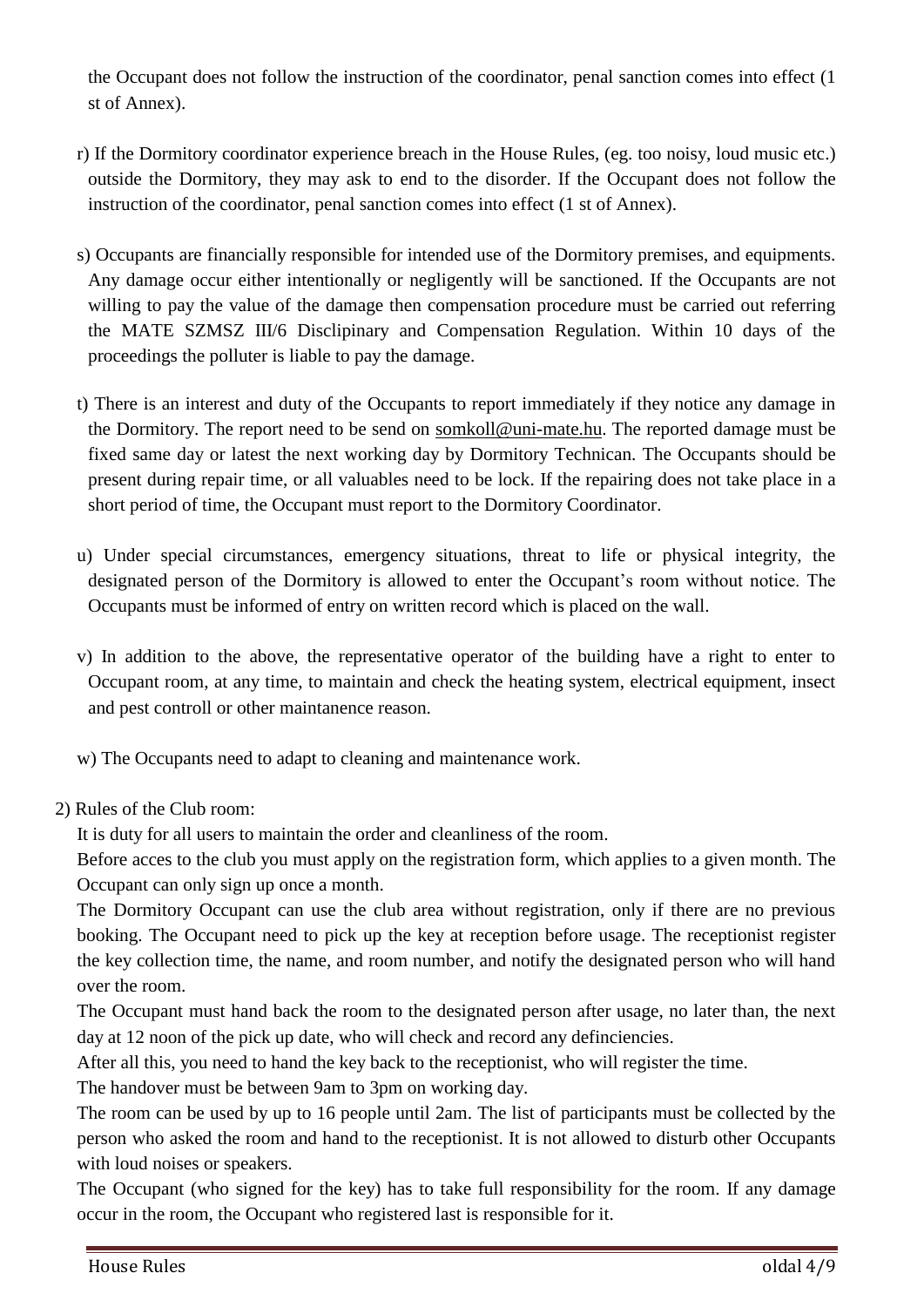It is forbidden to transfer the room key to the other person, smoking and taking out any furtniture or equipment.

## 3) Rules of the Gym room:

Users of the Gym have the obligation to keep the room clean and tidy.

Before using the Gym, the key must be requested on the reception. The receptionist will register the key collection time, the name and room number.

The room can be used by up to 4 persons.

Before usage, the Occupants must check the condition of the equipment. If there is any damage or fault they need to report to the receptionist. Uncovered body part may not contact with the bench for hygiene reason, therefore the use of towels is obligatory.

The tools must be used for their intended purpose. The weights must be fixed to the bar. Weights and discs may not be placed on the bench, or thrown away. After use the tools must be returned to their origanal position. The operator or designated person may check randomly the gym. If they do not find apropriate room condition, then the last visitor is responsible to clean it up. Everyone shall use the equipment and the gym at own risk. The user is responsible of injuries or damage to the eqiupment, resulting from improper use.

Smoking, eating, consuming alcohol or being too loud are forbidden in the gym room.

4) Rules of the Table tennis room:

Users of the Table tennis room have the obligation to keep the room clean and tidy.

Before using the Table tennis room, the key must be requested on the reception. The receptionist will register the key collection time, the name and room number of the Occupant and he will give the rackets and balls.

The room can be used by up to 4 persons.

The operator or designated person may check randomly the room.

If they do not find apropriate room condition, then the last visitor is responsible to clean it up. Smoking, eating, consuming alcohol or being too loud are forbidden in the table tennis room.

## **III. Basic Rules of Dormitory Conduct**

3.§

1) To enter or leave the Dormitory, the Occupants must use their swipe card (or special request).

2) Section IV apply for receiving guest in the Dormitory.

3) Occupant with infectious disease, will be placed in a temporary designated room.

- 4) It is forbidden to make loud noise or to use any device in such a way to disturb a peace of the Occupants of the Dormitory. Compliance with the Rules of silence between 11pm to 7am and during exam priod is mandatory.
- 5) Special care must be taken to keep the entrance hall, the hallways, the lounge and the rooms clean. It is forbidden to throw away trash in the hallway, the common areas or the neighburhood of the Dormitory.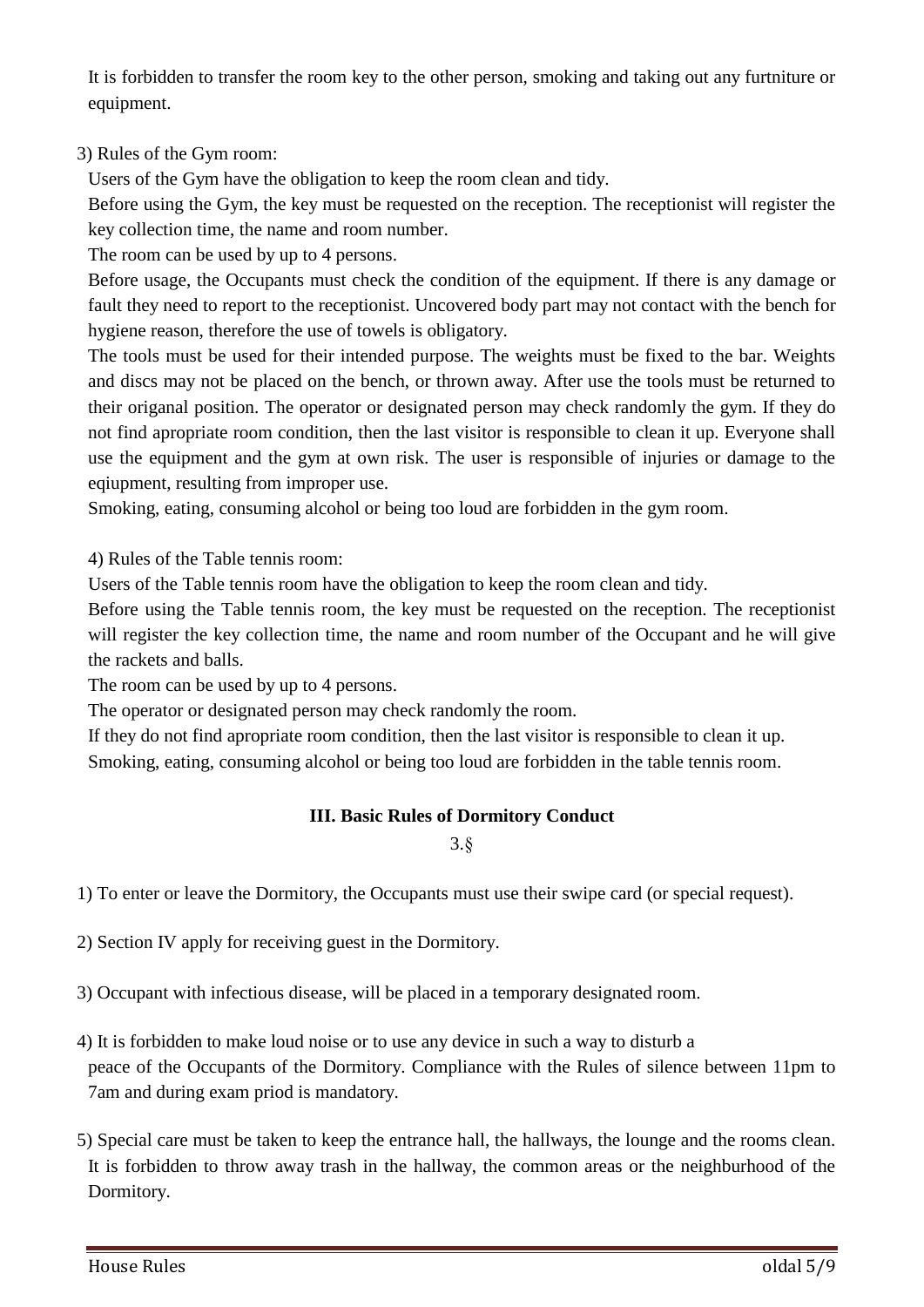- 6) Occupants can display posters only with special permission by the Head of Dormitory on the board.
- 7) To make copy of door keys are forbidden. Loosing door key must reported to the designated person of the building operator.
- 8) It is not allowed to keep animals inside the Dormitory.
- 9) In the Dormitory, gambling is prohibited referring of Act XXXIV of 1991.
- 10) Smoking is forbidden inside the Dormitory. Smoking only allowed in the designated smoking area.
- 11) Selective waste collection is mandatory (paper, plastic, communal garbage). The rubbish must be placed into container under the stairs.
- 12) Commercial sales are not allowed in the Dormitory.
- 13) It is forbidden to possess any weapons or dangerous goods which threatens life and physical integrity, throughtout the Dormitory.

#### **IV. Receiving guest in the Dormitory**

4.§

- 1) It is allowed to receive guests for Occupants every day from 7am to 11pm in either entrance hall or rooms. The visitor must wait at the entrance door until the Occupant has arrived, and then they can go upstairs after the visitor is registered by the Receiptionist.
- 2) When Occupants are receiving guest in their room, the roommate must agree (only one visitor per Occupant at a time).
- 3) The visit should not disturb the lifestyle, the study and the peace of the roommate, or any work in the building. Otherwise the roommate can report to the Dormitory Coordinator, who is obliged to report to the Head of Dormitory.
- 4) The Occupant is fully responsible for the behaivor of the visitor.

#### 5) The Visitor must:

- a) sign the Registration form,
- b) keep the House Rules.
- 6) The Visitor can stay in the Occupant's room overnight if they follow the next:
	- a) The visitors can only be accepted if the roommate agrees.
	- b) Only one visitor per night for weekdays.
	- c) The Occupant can receive guest for 3 nights in each month (1 night in weekdays, 2 nights at the weekends).
	- d) The same visitor can spend maximum 3 nights in 1 month (1 night weekdays, 2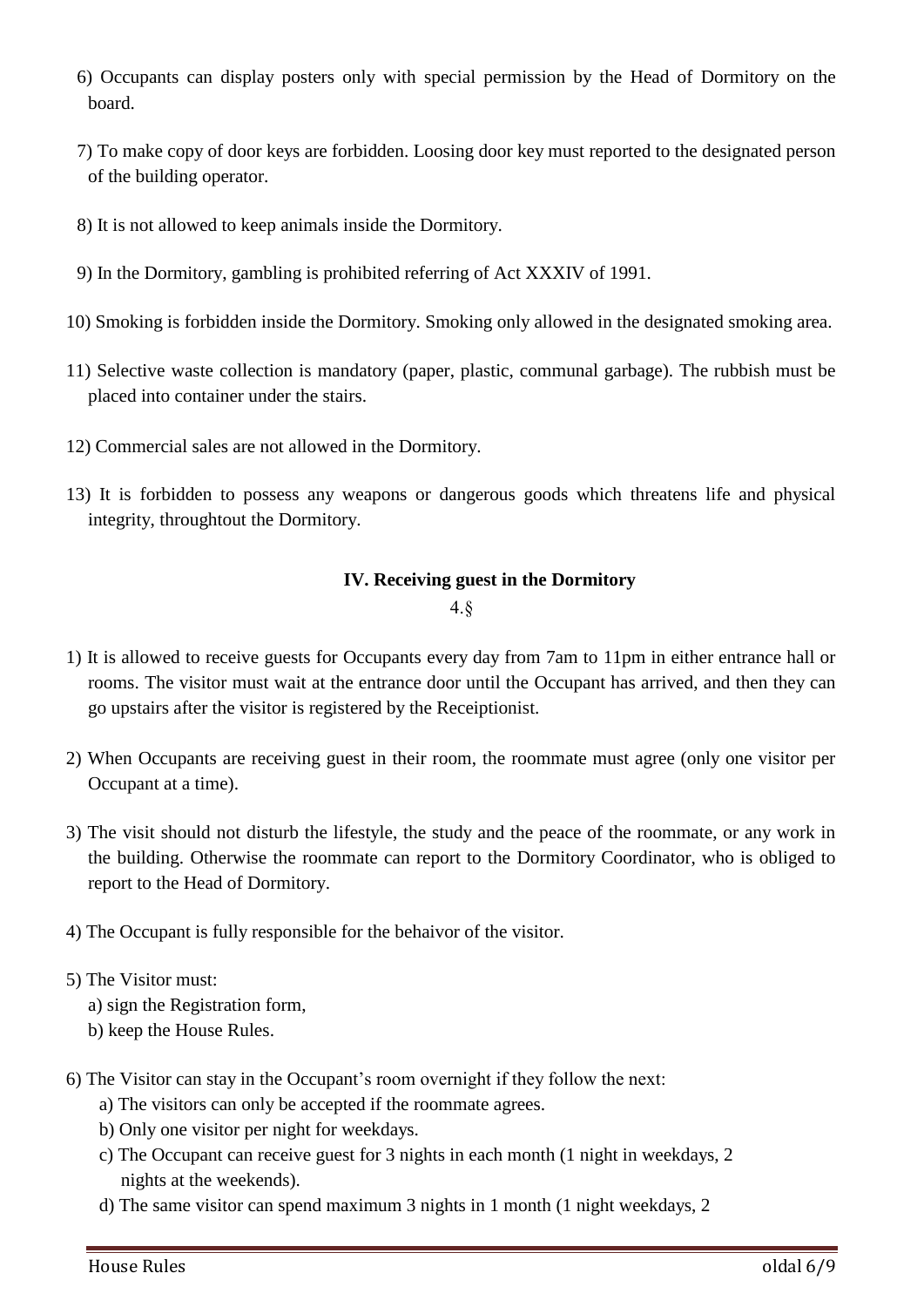nights weekends).

- e) Hospitality fee must be paid for the visitor.
- f) The Occupant must fill out the Guest Receiving Permission form at the reception, where the roommate must give a written consent and need to be signed by the Occupant and the visitor. The receptionist verify with its signature.
- g) The Guest receiving Permission form is collected by the receptionist, and handed to the the Dormitory Coordinator who can randomly check the occupant and its guest.
- h) Permission to receive guests is subject to the following conditions:
	- approval by the roommate,
	- the visitor must keep the House Rules,
	- the Occupant declares to pay the hospitality fee.
- 7) The Occupant must pay hospitality fee in that case, if its guest leave the Dormitory after 11pm or arrive between 11pm to 7am.
- 8) Receiving an unregistered guest is a disclipinary offence, and either a limitation of guest receiving prohibitation and in the final case it may result in exclusion from the Dormitory.
- 9) In special circumstances (eg Freshmen Ball, New Years Eve etc.) the Head of Dormitory has a right to change the policy of receiving guest.
- 10) Any delivery by the courier must taken over outside of the Dormitory. The couriers are not allowed to enter the Dormitory.

#### **V. Procedure against breaching the House Rules of the Dormitory**

#### **1. DISCLIPINARY OFFENCE**

5.§

- 1. The purpose of the policy is to protect order and discipline, detention of perpetrators for disciplinary violations.
- 2. Against the Occupants who violates the law or not following the Dormitory policy or House Rules, guilty and gravely commits a disclipinary offense or damage, the MATE SZMSZ III.6. Student Discipline and Compensation Rules apply with the Dormitory House Rules.

## **2. PROVISIONS RELATING TO TORT**

6.§

1. If the Occupants unlawfully cause damage to the Dormitory, then the MATE SZMSZ III.6. Report of the Hearing Officer for Disciplinary and Damages. the Civil Service Act 2011, CCIV 87/2015. (IV.9.) with derogations provided for in the Government Regulations shall be carried out in accordance with the Rules of Civil Code.

#### **2.1. Equity**